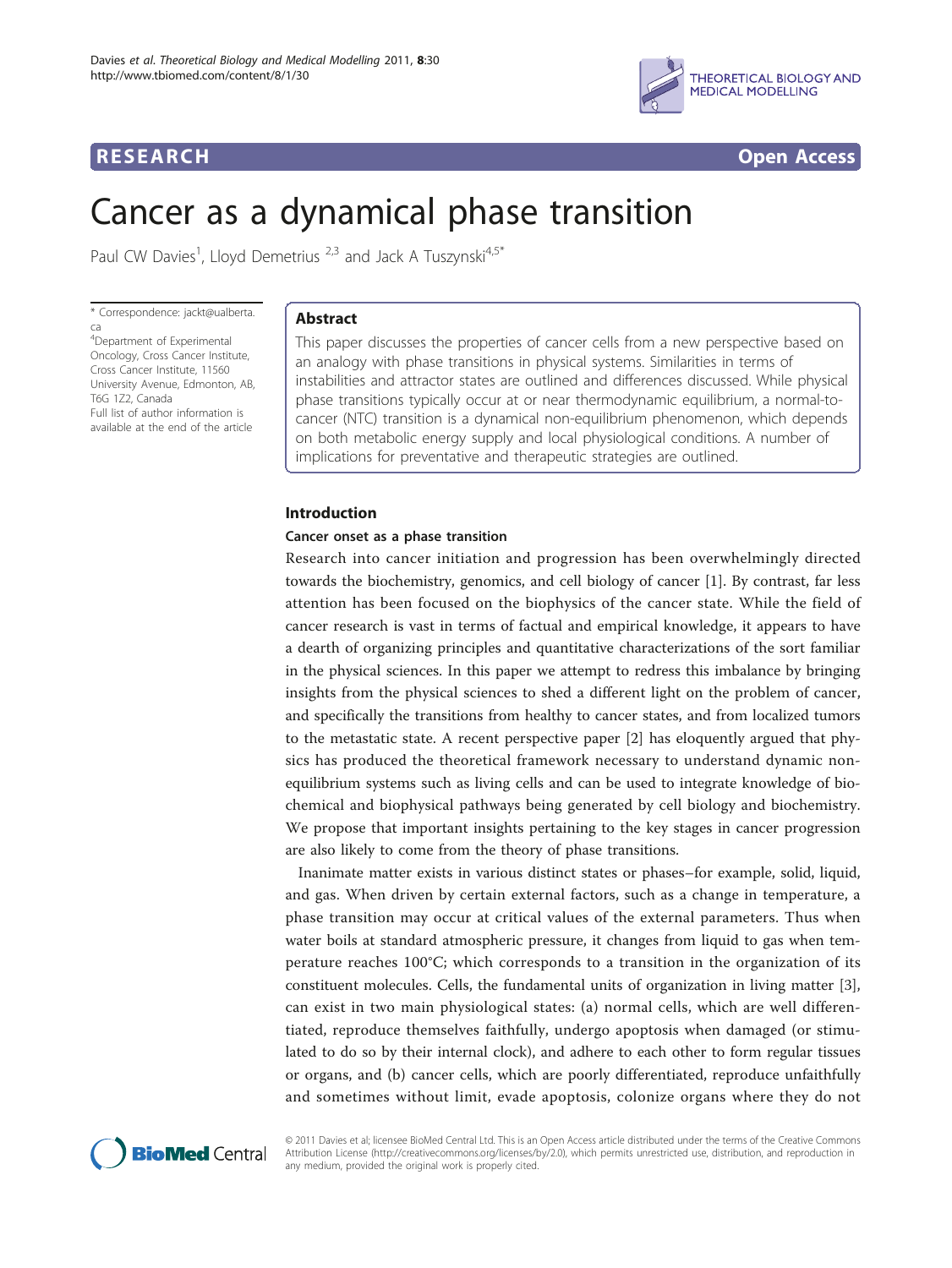belong and associate in relatively disordered assemblages (tumors) rather than forming well-defined tissues and organs [1]. If a normal cell undergoes a transition so that it evades apoptosis as a result of the accumulating genetic mutations [4] or sometimes due to somatic damage (e.g. due to ionizing radiation or toxins), two classes of organizational changes are set in train–at the cell-level (cancer initiation) and at the population-level (cancer progression) [5]. The former category includes changes in cell metabolism, such as a shift from oxidative phosphorylation to glycolysis (the so-called Warburg effect [6-8]), the epithelial-to-mesenchymal transition (EMT) characterized by changes in cell morphology and motility [1], as well as activation of a host of signaling and protein expression alterations. These three classes of changes (physiological, morphological and molecular) are intimately related and likely derive from epigenetic transformations. Changes at the population level involve the replacement of one group of cells, which adhere to each other to form a differentiated tissue, by another group of cells, which form a highly heterogeneous and more motile aggregate–a tumor or neoplasm.

The foregoing changes–of structural organization and metabolic functioning at the cell level driven by genetic instability, physical and chemical forces, and in developmental and dynamic organization at the population level driven by the forces of natural selection–are not well understood in spite of the plethora of advances in molecular and cellular biology that have occurred over the last five decades. They are, however, strongly reminiscent of phase transitions in physical systems, and in this paper we argue that they are in fact formally equivalent when the physical characteristics, especially the dynamical nature of cancer, are taken into account. As a result, we are able to apply the extensive body of knowledge regarding phase transitions from the realms of physics and chemistry, to both the onset and progression of cancer. The ultimate objective of this approach is to obtain a quantitative physico-chemical description of the initiation and progression of cancer with potential applications to more effective diagnosis and therapy. Consequently, from the diagnostic point of view, a transition point to cancer can be identified as a critical point of this dynamical system. From the therapeutic point of view, a cancer cure can be viewed as an intervention that reverses the stability conditions for the cancer state in favor of the normal state. In this spirit, we will adopt the term "normal-to-cancer (NTC) phase transition" to characterize the changes at the cell and population levels in living organisms. Our analysis here will be restricted to changes in structural organization at the cellular level.

Phase transitions in physical systems have been quantitatively and conceptually elucidated with the advances made by the Renormalization Group Theory in the 1970s [9]. These advances partly derive from the discovery of the role of the so-called control parameters (e.g. temperature and pressure) that drive the systems to instability when approaching their critical values and the resultant changes in the corresponding order parameters (e.g. density difference between a gas and a liquid, or the value of magnetization in a ferromagnet [10]) that describe the major physical changes in the system under study [11]. The basic underlying principle that is used to determine the equilibrium state of a macroscopic system is the second law of thermodynamics. In the case of thermally and materially isolated systems, this translates into the condition that the entropy S should achieve a maximum value. However, phase transitions usually occur in systems that are not isolated from their surroundings but are in continuous contact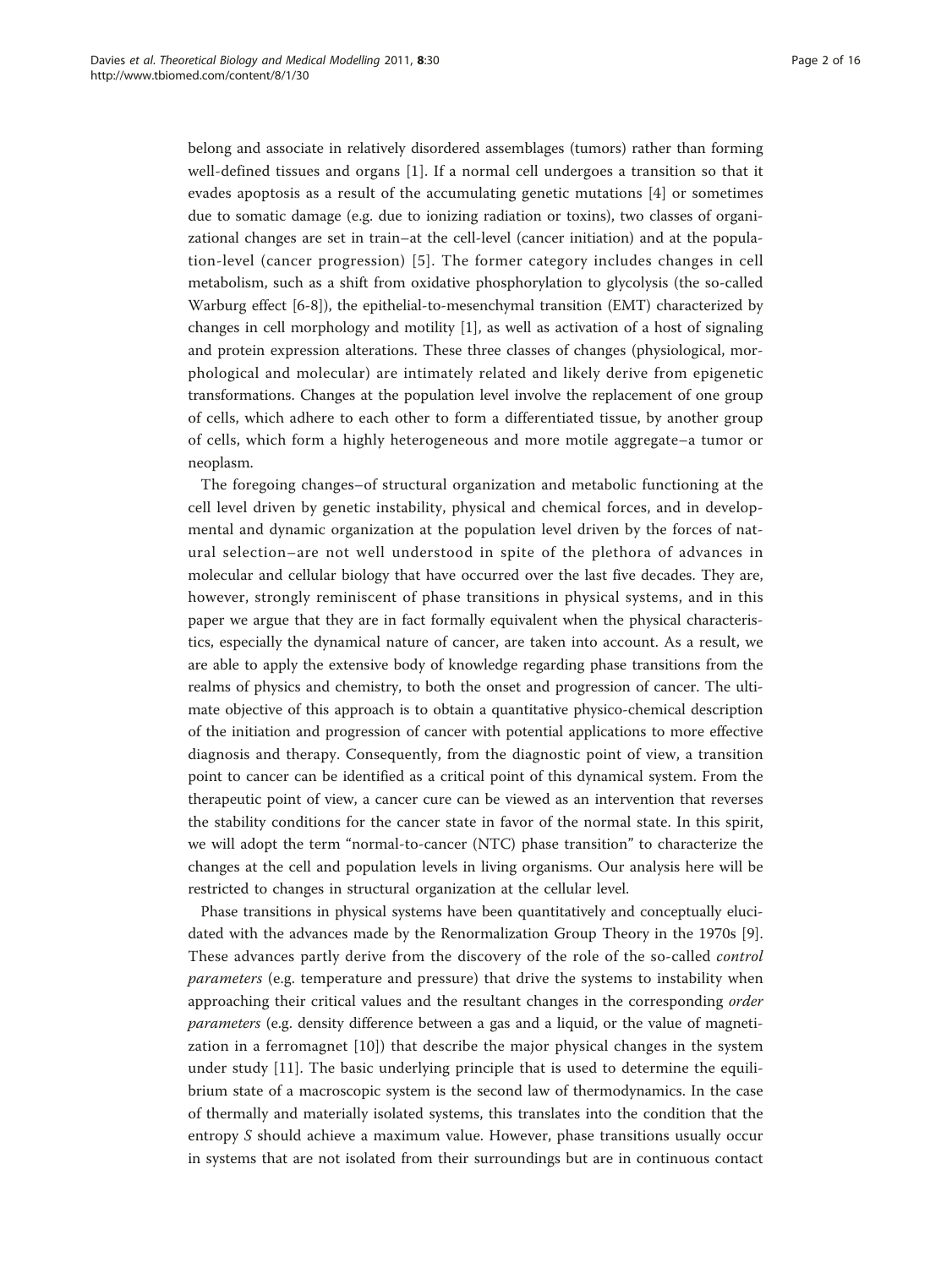with a heat reservoir at a fixed temperature  $T$  which requires minimizing the free energy function, F. Free energy describes the thermodynamic state of the system in terms of both its entropy and its internal energy,  $U$ , the latter taking account of molecular interactions within the system:  $F = U - TS$ .

The most fundamental difference between living systems and the non-living systems in view of thermodynamics is that by definition the former exist in states that are far from thermodynamic equilibrium [12]. Living systems survive only because there is a flux of matter and energy between them and their surroundings, and an export of entropy into their surroundings to compensate for the creation and maintenance of structural order (entropy reduction) and functional organization [13]. Nevertheless, there exist phase transitions in far-from-equilibrium physical systems too, for example the so-called Bénard instability, when a fluid heated from below reaches a critical temperature gradient threshold and makes a transition from a uniform to a convective phase [10]. Far-from-equilibrium thermodynamics in general, and phase transitions in particular, have been intensively studied in recent years [14].

To apply thermodynamic concepts to cancer, we first need to determine what the relevant order and control parameters are. In the case of a transition from normal to cancer cells, the nature of the change taking place is one of molecular and cellular reorganization leading to a drastic elimination of various cell cycle check points and a simplification of the cell's functional program to one that seems to be aimed solely at survival and proliferation [1]. Although the trigger for cancer may reside at the molecular level (for example, the switching on of an oncogene, the disablement of a tumor suppressor gene or accumulated damage to DNA due to uv radiation or toxins), thermodynamic treatments are normally formulated in terms of macroscopic variables. Cells function as metabolic networks defined by a large ensemble of interacting enzymes within a substrate mediated by processes typically described using chemical kinetics transforming one metabolite into another [15]. The existence of such networks supports the concept of describing cells in terms of aggregate variables–macroscopic parameters that are functions of the structure of the network and the biochemical interactions between the elements. In the case of the NTC phase transition, it is not hard to identify relevant physical changes at the macroscopic level; indeed, it is mostly from such changes that cancer is diagnosed. These include the gross alterations in the structure, function, and organization of cells, and even to a certain extent the surrounding tissue microenvironment [16,17]. For example, cancer cells display marked changes in viscoelastic properties [18], morphology, nuclear structure and chromatin architecture, and heterogeneity [19], as well as dramatic changes in metabolism, pH values, and trans-membrane potentials [20]. Any of the foregoing properties could be used to define as an order parameter for the NTC transition.

When it comes to control parameters, an obvious first choice might be temperature. Coffey has presented evidence for temperature-controlled reversible NTC transitions in cells [21]. However, biological systems are approximately isothermal–a necessary condition for many vital biochemical reactions to proceed normally–so it is likely that temperature is a relevant control parameter for NTC phase transitions only in the limited number of heat-sensitive situations such as testicular cancer. The shift from oxidative phosphorylation (normal cells) to glycolysis (cancer cells), hypothesized by Warburg to be crucial to the emergence of cancer phenotype [6], can be viewed as a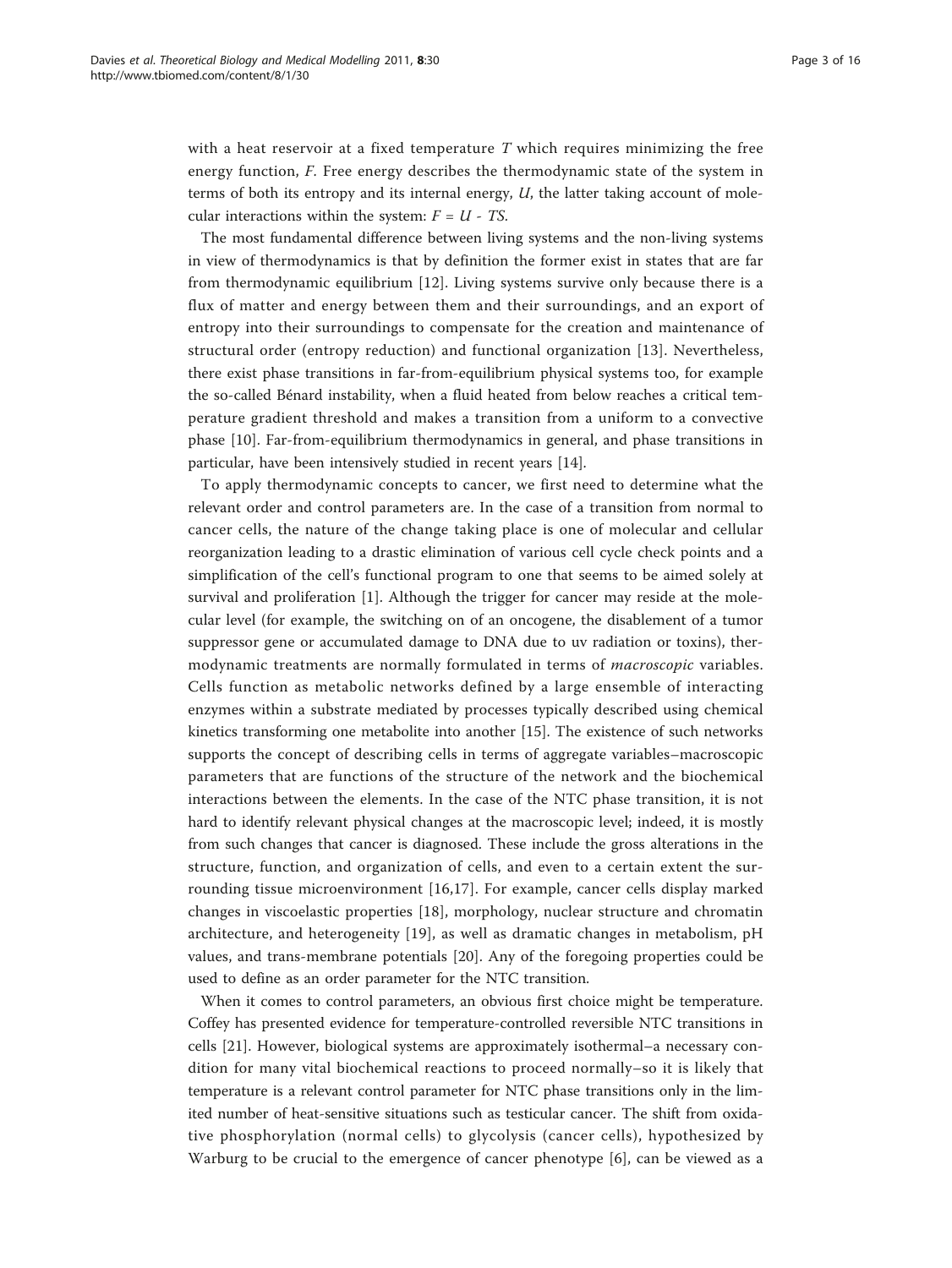phase transition whose order parameter is the spatial distribution of metabolic enzymes. Given the complexity of biological systems and a large variety of cancer cell types, it is likely that multiple control and order parameters exist, as is indeed the case in some physical systems such as ferroelectric crystals [10]. Since cancer is not a single disease but a set of some 200 distinct pathological conditions, there could be different order and control parameter choices for different types of cancer.

It should be noted that although most of the investigations in the past focused on biochemical and chemical carcinogens, it is becoming increasingly clear that living cells are also profoundly affected by physical forces such as shear stresses, surface adhesive forces [18] and pressure [22]. Furthermore, different cell types respond differently to these stimuli [16,17]. Elucidating how normal and cancer cells respond to macroscopic chemical and physical variables is one of the most exciting developments, which promises not only to lead to better insights into the origin of cancer, but eventually may offer novel diagnostic techniques and therapeutic recommendations. Taking this into account, a list of candidate control parameters (in addition to temperature in some situations) includes chemical gradients, mechanical stresses and pressure, thermodynamic fluxes, electromagnetic radiation, ionizing radiation, electric fields and concentration gradients of toxic carcinogens.

A classification of cancer cells in terms of the foregoing variables should provide a deeper level of understanding of the processes that lead from normalcy to malignancy, as well as the factors that may arrest and even revert a cell from a malignant to normal state. Ideally the theory will enable one to predict: (a) the physico-chemical conditions at which carcinogenesis will occur, (b) the transition point to metastasis, and (c) optimized course of cancer therapy in a given situation.

This paper is organized as follows. Discussion section 1 lists hallmarks of cancer. In Discussion section 2 we review the concept of phase transitions in physics and propose one for cancer biology. Discussion section 3 provides a simple mathematical illustration of a phase transition as applied to cancer, including the emergence of dynamical states in healthy and cancerous cells. Finally, the Conclusions section provides a summary of issues related to cancer diagnosis, prevention, and therapy in view of the present theory. It is our hope that this exposition will lead to further developments by cancer researchers with diverse backgrounds to whom the idea of a phase transition may not be intuitively obvious.

## **Discussion**

### 1. Hallmarks of cancer

According to the seminal paper by Hanahan and Weinberg [20], virtually all cancers can be characterized by the following six hallmarks: (a) self-sufficiency in growth signals, (b) insensitivity to anti-growth signals, (c) tissue invasion and metastases, (d) limitless replicative potential, (e) sustained angiogenesis, and (f) evasion of apoptosis. From a physical stand point, additional characteristics can be listed as both common and important for cancer initiation and progression. They can be divided into two groups as follows:

I. Mechanical and structural: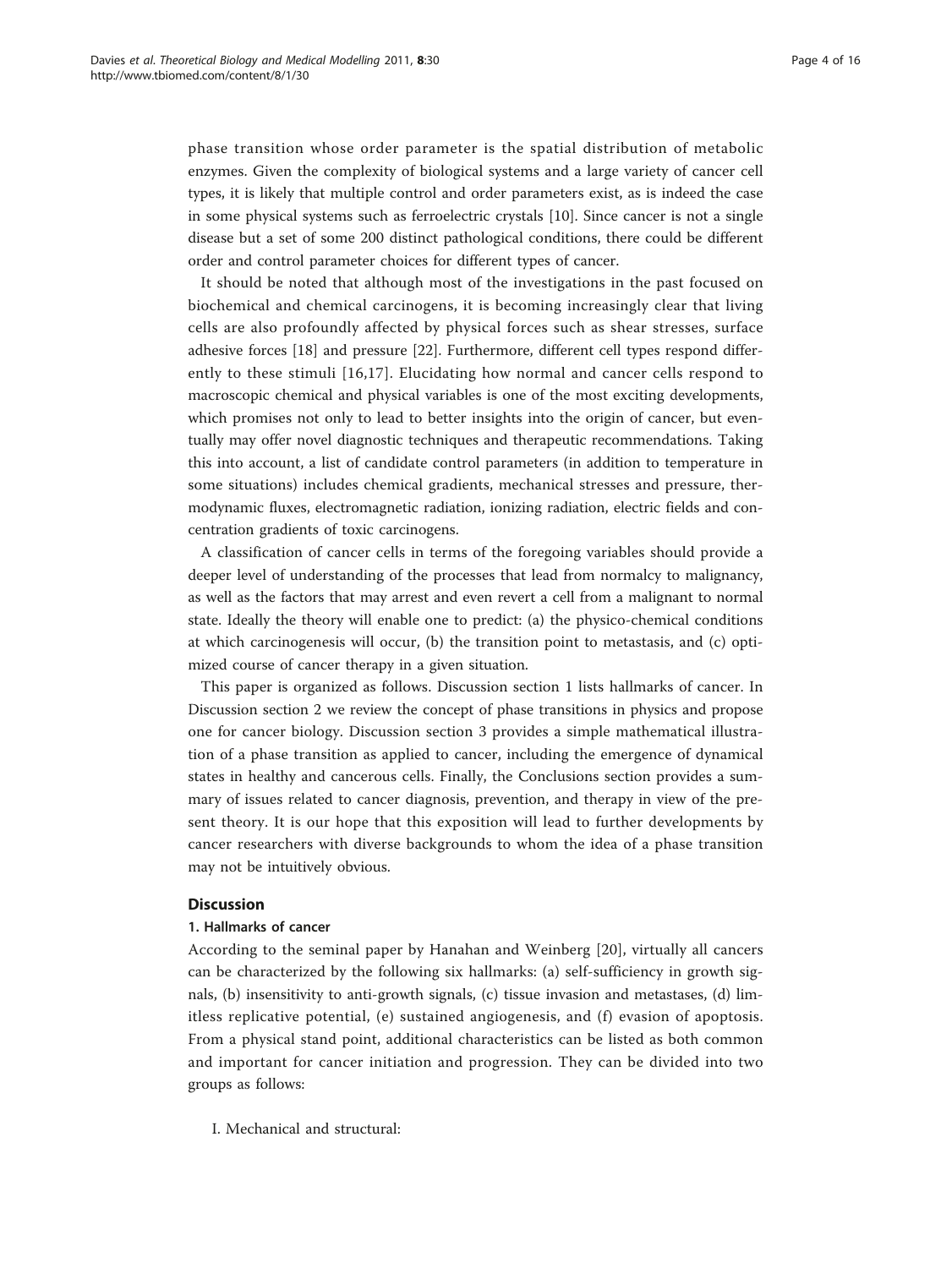1. Change in viscoelasticity of cells: a higher level of rigidity of the ECM and a lower level of rigidity of the cancer cells compared to the normal cells. These changes are accompanied by major changes in cell and nuclear morphology and chromatin architecture, facilitating cell motility and invasive potential.

2. Change in membrane composition (e.g. over-expression of signaling proteins and/or p-glycoproteins).

3. Epithelial-to-mesenchymal (ETM) transition in cell morphology and an associated reduction in the cell function synchronization as well as a higher level of motility.

4. De-differentiation and elimination of various signaling pathways, especially apoptotic, permitting cancer cells to survive, spread and thrive in "foreign" organs,

5. Manufacture and secretion of specialized proteins to dissolve basement and other membranes to facilitate cell motility.

II. Metabolic:

1. A glycolytic switch, also called the Warburg effect, which results in an increased production of metabolic energy using the glycolytic rather than oxidative phosphorylation pathway [6,7].

2. Hypoxia, which is correlated with the glycolytic switch.

3. A decrease of the trans-membrane potential.

4. A reduction in the cellular pH values which is probably also related to the Warburg effect.

## 2. Phase transitions in physics and cell biology

The hallmarks of cancer listed above are physiological attributes representing differences in cell-cell signaling, the apoptotic state, and metabolic dysregulation. These differences, significantly, are associated with underlying physical changes. Our central hypothesis is that the transition from a healthy to a malignant set of cells may be described as a dynamical phase transition, not only in physical space, but also in the informational space due to well-known changes in the genetic material due to accumulated mutations, chromatin distribution due to epigenetic changes and signaling pathway alterations. The progression of cancer must also involve a population-level shift due to a better adaptation of the cancer cells to the prevailing conditions and due to a competition between the two co-existing phenotypes: normal and cancerous. Such a shift undeniably involves natural selection [23], which may favor the new phenotype, but natural selection does not cause the transition, it is a consequence of it. Eventually, given time and resources, cancer cells will usually outcompete healthy cells in the organ or tissue where they coexist, in the competition for space and resources. We contend that this population shift in the direction of greater malignancy can be viewed as a tendency toward greater stability (and hence a maximum entropy or a minimum free energy). Static physical systems achieve thermodynamic equilibrium by reaching a free energy minimum within the given physical constraints (e.g. constant temperature, volume or pressure) while living systems achieve dynamic stability (or robustness) as a competitive advantage over other species within the externally imposed environmental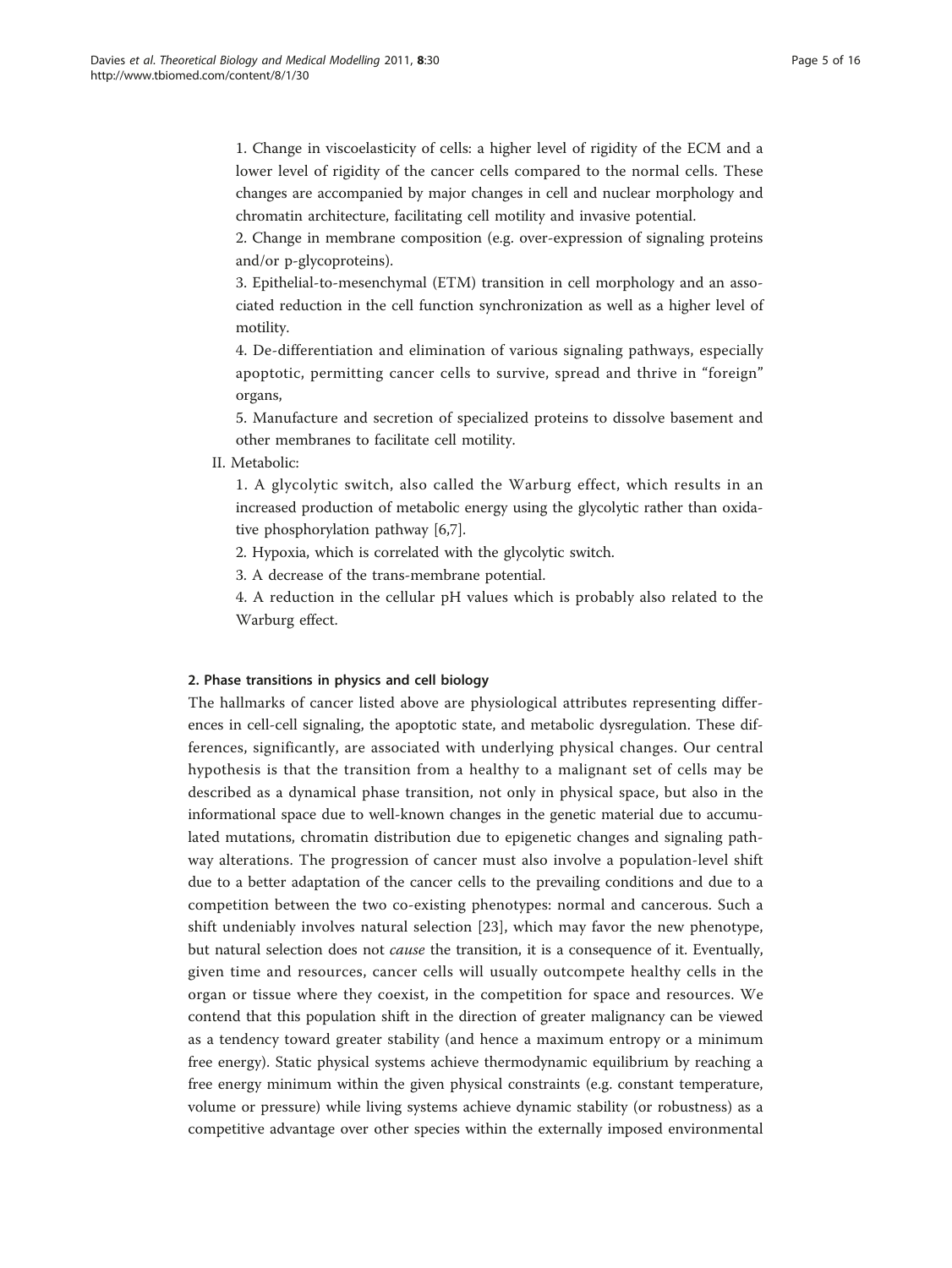conditions such as a variable rate of nutrient supply, a lower oxygen concentration, or increased acidity.

We have been motivated to formulate this new approach based on an analogy with physical phase transitions by noting the following observations about cancer [20]:

• Cancer is easy to trigger, but hard to stop. There are many pathways leading to cancer, and the condition notoriously resists a wide variety of treatments. Cancer is a robust state of living matter, which can be rephrased in terms of nonlinear systems as a stable attractor of a complex dynamical system that is represented by a living cell [24]. In this paper we present arguments that the transition from the "normal state" stable attractor to the "cancer state" stable attractor may be described by a first-order (irreversible and discontinuous) phase transition.

• Cancer is not a human disease, specifically. Rather, it is an alternate (robust) state of multi-cellular life found amongst almost all higher organisms. Oncogenes are among the most ancient genes in the phylogenetic tree, suggesting that cancer is a deeply rooted property of multi-cellular life [25]. This hints that cancer is an atavistic condition, triggered by a variety of either hardware (structural) or software (genetic) insults. Tumorigenesis is a rudimentary form of multi-cell cooperative growth, lacking the sophisticated nuances of organ differentiation that characterize healthy multi-cellular complexity. Cancer is likely to reflect a refractory "tool-kit" of ancient genes on "how to build a rough-and-ready cell colony" that still lurks within the genomes of complex organisms, including humans, but is kept in check by an overlay of more sophisticated genetic and epigenetic command-and-control mechanisms. When a defect occurs in the latter, the default "tool-kit" takes over. A full exposition of this hypothesis has been published elsewhere [26].

While the focus of this paper is not on the molecular causes of cancer, it should be mentioned that both genetic and metabolic instability play a role and it still remains an open issue which of the two mechanisms is the main driving force and whether it differs from one form of cancer to another. Several scientists, see for example [7], have argued that the metabolic shift in cancer cells (the Warburg effect [6]) is a consequence of the disease and not a major contributor to its origin. In contrast, Figure 1 illustrates the viewpoint we propose here which emphasizes the metabolic instability aspect as the primary effect [27]. This viewpoint appears to be gaining momentum [28] after many decades of being largely ignored.

To explain our hypothesis further, we need to draw on several key statistical thermodynamics concepts. The thermodynamic state of inanimate matter can be characterized by macroscopic physical parameters which can be grouped into three classes:

1. Intensive variables, which are bulk variables, independent of the system's size, e.

g. temperature, pressure, electric and magnetic fields.

2. Extensive variables, such as entropy, volume, electric polarization and magnetization, which scale with system size.

3. State functions, which parameterize the space of states within a given system, e.g. entropy, enthalpy, free energy, and internal energy.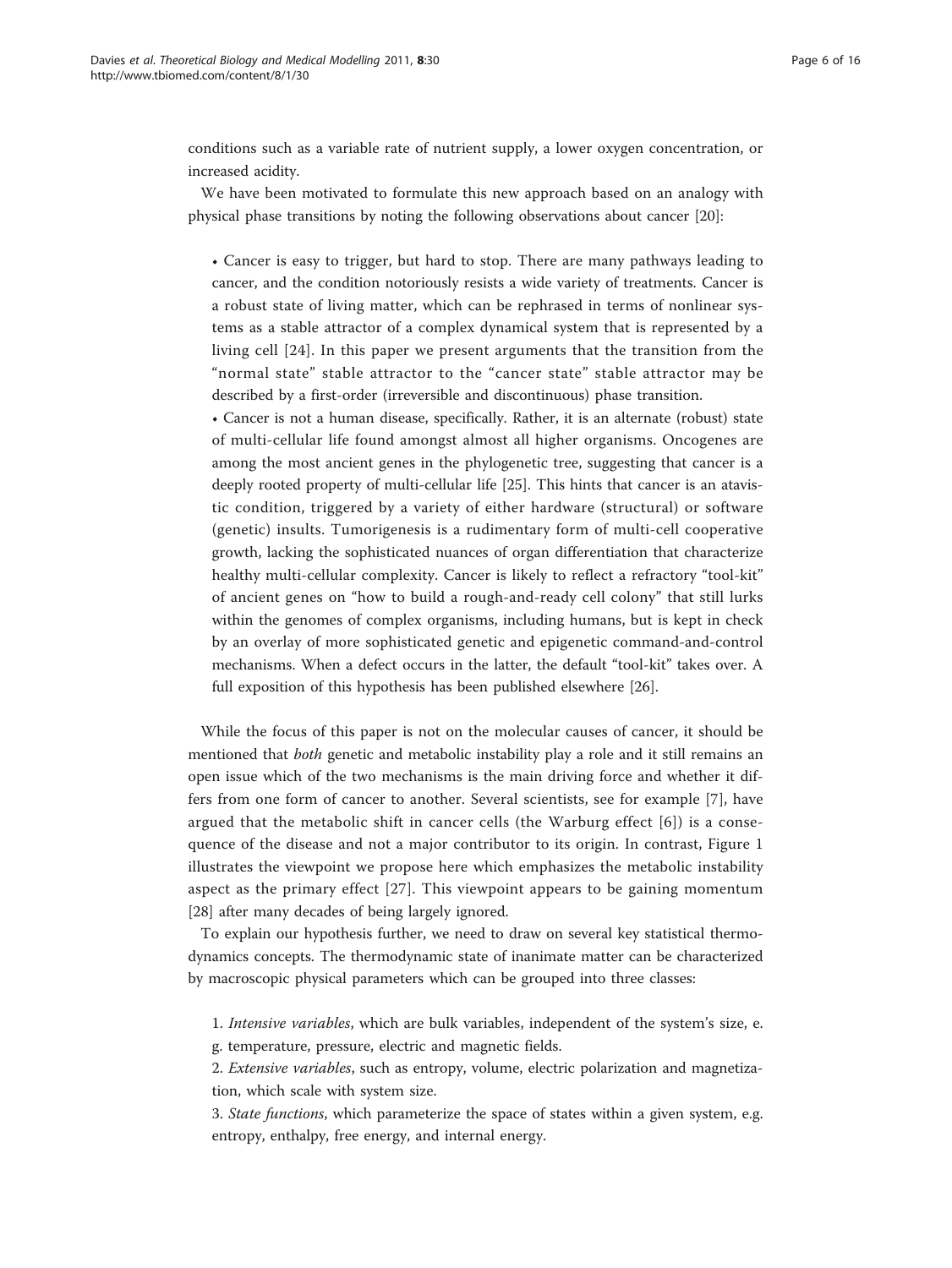

Having found extrema of the relevant state function as thermodynamic equilibria, one can then calculate their second derivatives with respect to the internal variables which define generalized susceptibilities of the system, i.e. a measure of how easy or hard it is to change the state of the system. Phase transitions occur when the equilibrium condition (equation of state [11]) leads to a change of state and are manifested by multiple solutions of the equation of state, which is associated with singularities (infinities) in the generalized susceptibility function. For example, a transition from a ferromagnet to a paramagnet occurs spontaneously at the so-called Curie temperature, at which magnetic moments of the system, due to thermal fluctuations, overcome their aligning ability, resulting in an infinite value of magnetic susceptibility. Thus, phase transitions are characterized by extreme sensitivity to small perturbations and by infinite correlations across the system that results in the global character of the phase transition. This property of phase transitions in the context of cellular transformations indicates increased sensitivity and global nature of the NTC transition.

Physicists make an important distinction between first and second order phase transitions. A first order phase transition is one in which a discontinuity occurs in the order parameter [11]. Thus in the transition from a liquid to a gas the density changes abruptly as the temperature is raised through the boiling point. This is in contrast to a second order transition in which gradual changes in the control parameter may move the system in and out of the equilibrium state, for example in the case of the ferromagnetic-to-paramagnetic transitions of iron oxides heated above the Curie temperature [29].

Most phase transitions studied by physicists and chemists occur under closed conditions. There is, however, a large class of phase transitions that occur in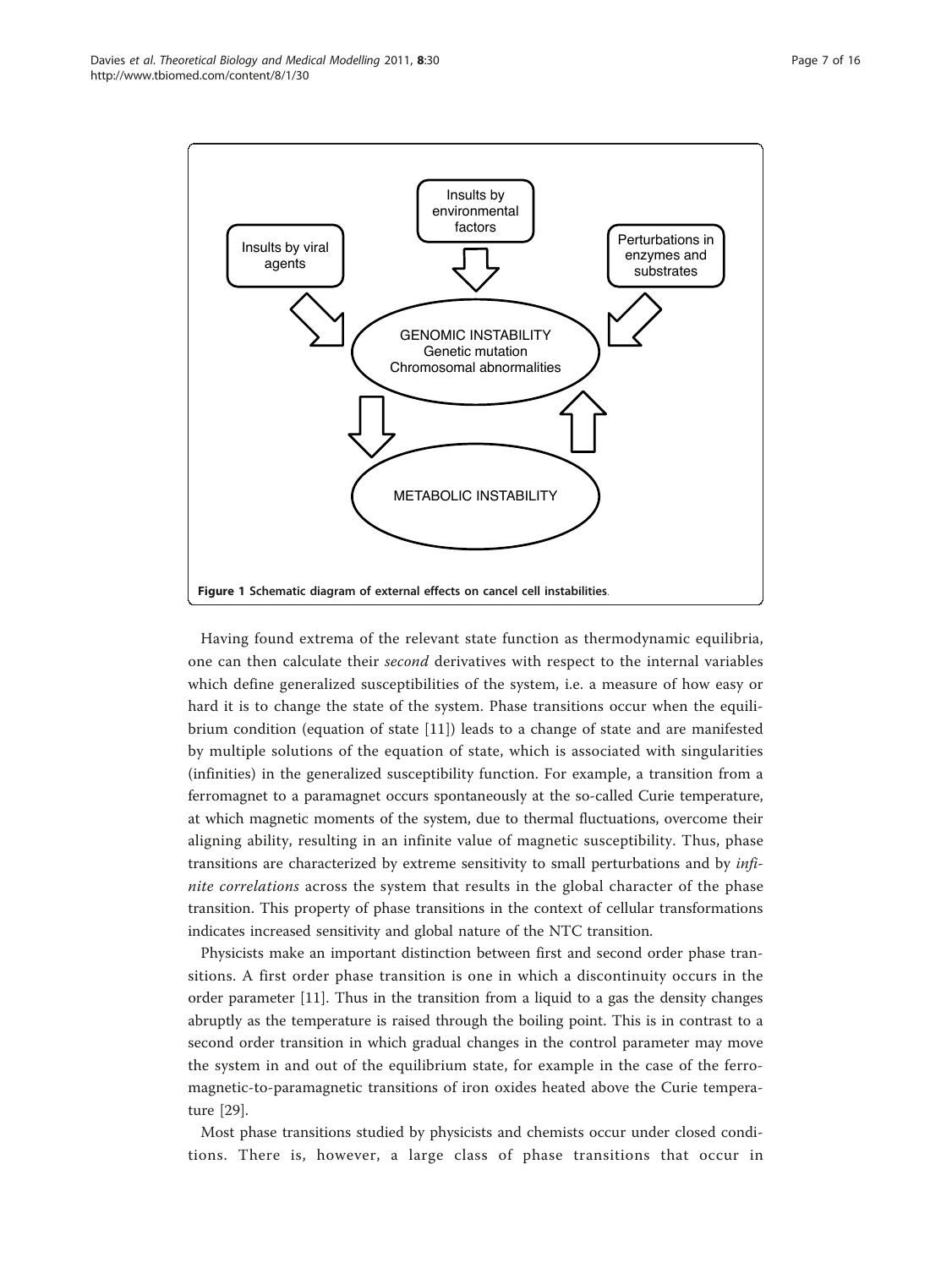thermodynamically open systems, and these provide better analogies to the NTC transition. In open physical systems transitions tend to occur when the system is driven far from thermodynamic equilibrium, and the resulting stable states exchange material and energy with the environment. Examples of this class are the Bénard instability, and the so-called Belousov-Zhabotinski chemical reaction, which is an example of an autocatalytic reaction cycle leading to spatial and temporal organization of the reacting species [10]. The term "dissipative structure" [13] has been coined to describe some of the latter examples, because although the system may exhibit structural stability it nevertheless continually generates entropy by energy dissipation, and remains stable by exporting this entropy into the environment. It is clear that living matter is, in a generic sense, a type of dissipative structure: far-from-equilibrium, dissipative, thermodynamically open and quasi-stable, executing stable cycles of oscillations [28,30] (the cell cycle) - a condition known to biologists as homeostasis. When a cell dies, it slides back to a state of thermodynamic equilibrium and its cell cycle grinds to a halt.

We put forward a hypothesis that the NTC transition is a first order far-from-thermodynamic equilibrium phase transition, based on the high degree of irreversibility of the transition. Under normal conditions, healthy cells represent a more stable state, whereas cancer is a metastable (less stable but not necessarily unstable) state. With an increased amount of damage to the cells caused by external insults, or internal dysregulation due to metabolic impairment or accumulated genetic changes, the relative stability between these two types of states (normal and cancerous) shifts. This is similar to a first order phase transition in physics, where two equilibrium states (ordered and disordered) reverse their roles (stable versus metastable) as the control parameter value shifts. For example, below 100°C liquid water is stable and water vapor is metastable, whereas above 100°C the situation is reversed. In the case of cells, the tipping point between the two sets of conditions marks precisely the phase transition at which the biological system's fate hangs in the balance. We propose based on the knowledge of phase transitions that at this point in the NTC transition the situation is reversible, just as physical phase transitions may be reversed by a change in the value of control parameters. Once the system is driven into one of the two stable phases, however, its reversal becomes much harder due to a potential energy barrier separating these states. This would also suggest that local interventions which do not change the global state of the organism, such as surgery and radiation, might not be entirely successful, or perhaps counter-productive, even in the absence of metastases and with perfect treatment plans. Only reversing the prevailing conditions globally, such as shifting control parameter values (analogous to lowering the temperature below a transition point value or increasing the pH of the environment), can lead to total eradication of cancer from the body. Furthermore, since first order phase transitions are characterized by so-called hysteresis loops [11] making them irreversible–the return to the original phase requires an "overshoot" of the control parameter values which is necessary to destabilize the new phase. Consequently, an NTC transition, depending on the control parameter driving it, would require not only an intervention that reverses the change (e.g. re-oxidation and de-acidification of the environment) but an over-compensation beyond what would be considered a normal set of parameters.

In physical systems undergoing a phase transition, long-range correlations emerge due to interactions between molecules of the system, so that small perturbations taking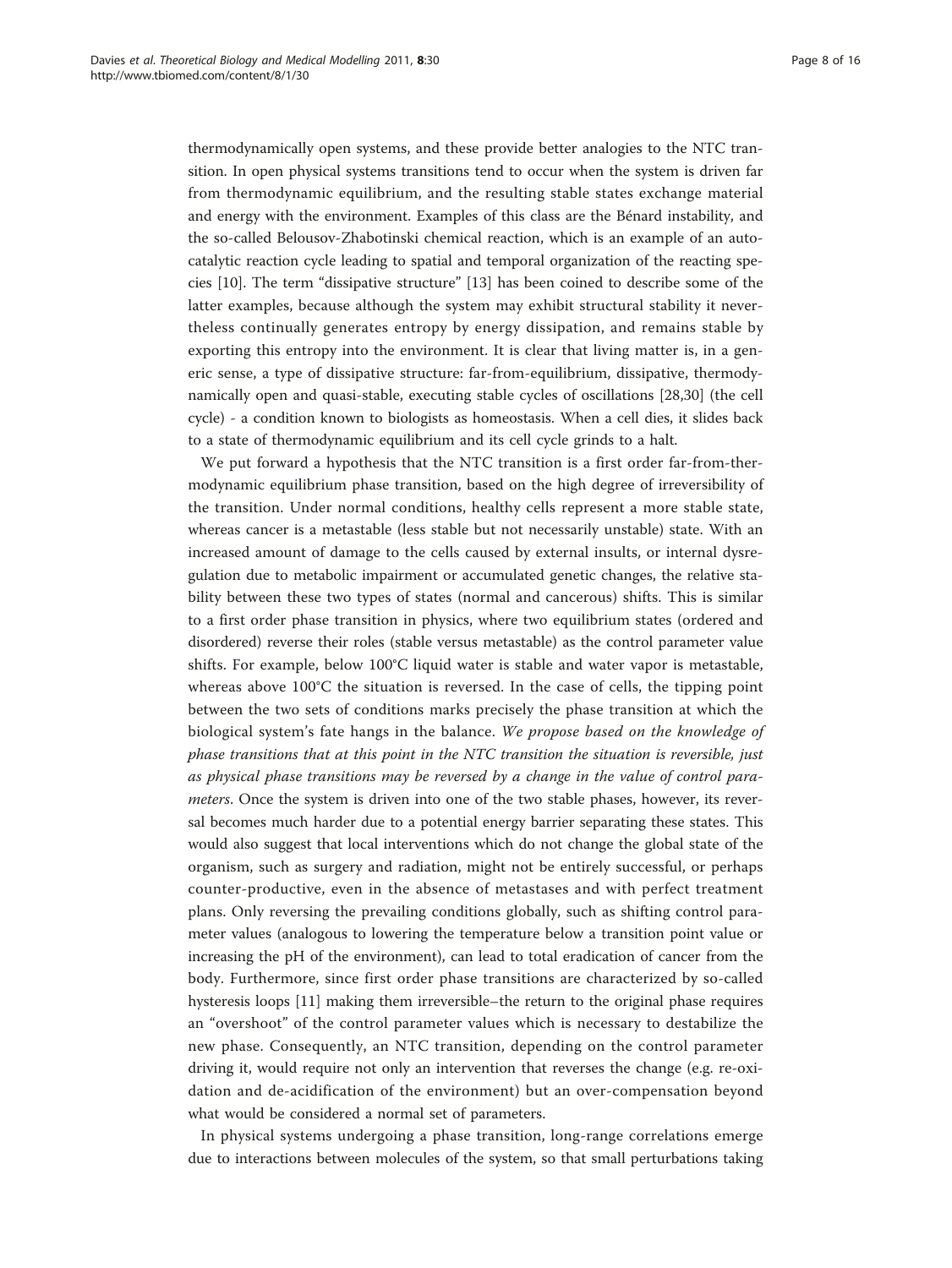place locally propagate globally at the phase transition point. This is because the free energy landscape undergoes a bifurcation (a tipping point) where even infinitesimal effects become amplified to macroscopic scales. We contend that a similar phenomenon is at play when biological systems approach their instability points between a normal and cancerous state. In the healthy state, the outcome of these interactions is cell cycle synchronization and co-operation, as cells are equal partners in the functioning of a tissue or an organ. In the cancerous state, neighboring cells are largely independent of each other, desynchronized, and mutually competitive with respect to scarce resources. We could describe this change as a reversal of interaction type from attraction between cells to repulsion. This is analogous to a transition from a ferromagnetic to an anti-ferromagnetic phase in substances called metamagnets [10] where one type of magnetic order is replaced by another when the temperature or magnetic field is varied. This is an example of a system with two control parameters.

However, as mentioned earlier, depending on a particular type of cancer, there can be a number of control parameters that drive living cells from a normal to a cancerous state (see Table 1 for examples), so there could be close analogy here as well. These control parameters may involve external influences that destabilize the normal metabolism of the cell (oxygen reduction, a higher concentration of carcinogens, pH reduction, an increased amount of damaging ionizing radiation, etc.). On the other hand, the order parameter of the system defines the response to external perturbations. In living systems, a clear example of an order parameter is the mitotic index (the fraction of the total cell population that is undergoing mitosis) of cancer cells relative to the corresponding value for their normal counterparts for that organ. Additionally, differences in the mechanical properties of cells and tissues can be identified since cancer cells are generally mechanically softer while the extracellular matrix (ECM) surrounding them is more rigid [16,17]. These properties can be used as secondary order parameters in addition to primary properties such as the mitotic index, motility and metabolic rates.

Our basic hypothesis leads immediately to a remarkable prediction based on general properties of systems undergoing phase transitions, which is their extreme sensitivity to external perturbations at critical points and the existence of long-range correlations. Hence we expect that the onset of cancer will occur at certain critical thresholds of sensitivity and could display long-range correlations extending across tissue and

| <b>Physical Properties</b>                   | <b>Cellular Properties</b>                                                                                                                            |
|----------------------------------------------|-------------------------------------------------------------------------------------------------------------------------------------------------------|
| Thermodynamic equilibrium                    | Far from thermodynamic equilibrium                                                                                                                    |
| Static equilibrium state                     | Dynamic attractor state                                                                                                                               |
| Change of state (static)                     | Change of state (dynamical)                                                                                                                           |
| Spatial organization (order)                 | Functional organization                                                                                                                               |
| Response functions:<br>susceptibilities      | Response functions: sensitivities                                                                                                                     |
| Stability against perturbations              | Robustness against fluxes                                                                                                                             |
| Criticality: emergence of<br>multistability  | Criticality: emergence of new dynamical state; two static states                                                                                      |
| Control parameters:<br>temperature, pressure | Control parameters: temperature, pH, [O <sub>2</sub> ], [carcinogen]                                                                                  |
| Order parameters: density,<br>magnetization  | Order parameters: rate of cell division, morphological change (level of<br>roundedness), relative rate of glycolysis versus oxidative phosphorylation |

| Table 1 Comparison between physical and cellular phase transitions |  |  |  |  |
|--------------------------------------------------------------------|--|--|--|--|
|--------------------------------------------------------------------|--|--|--|--|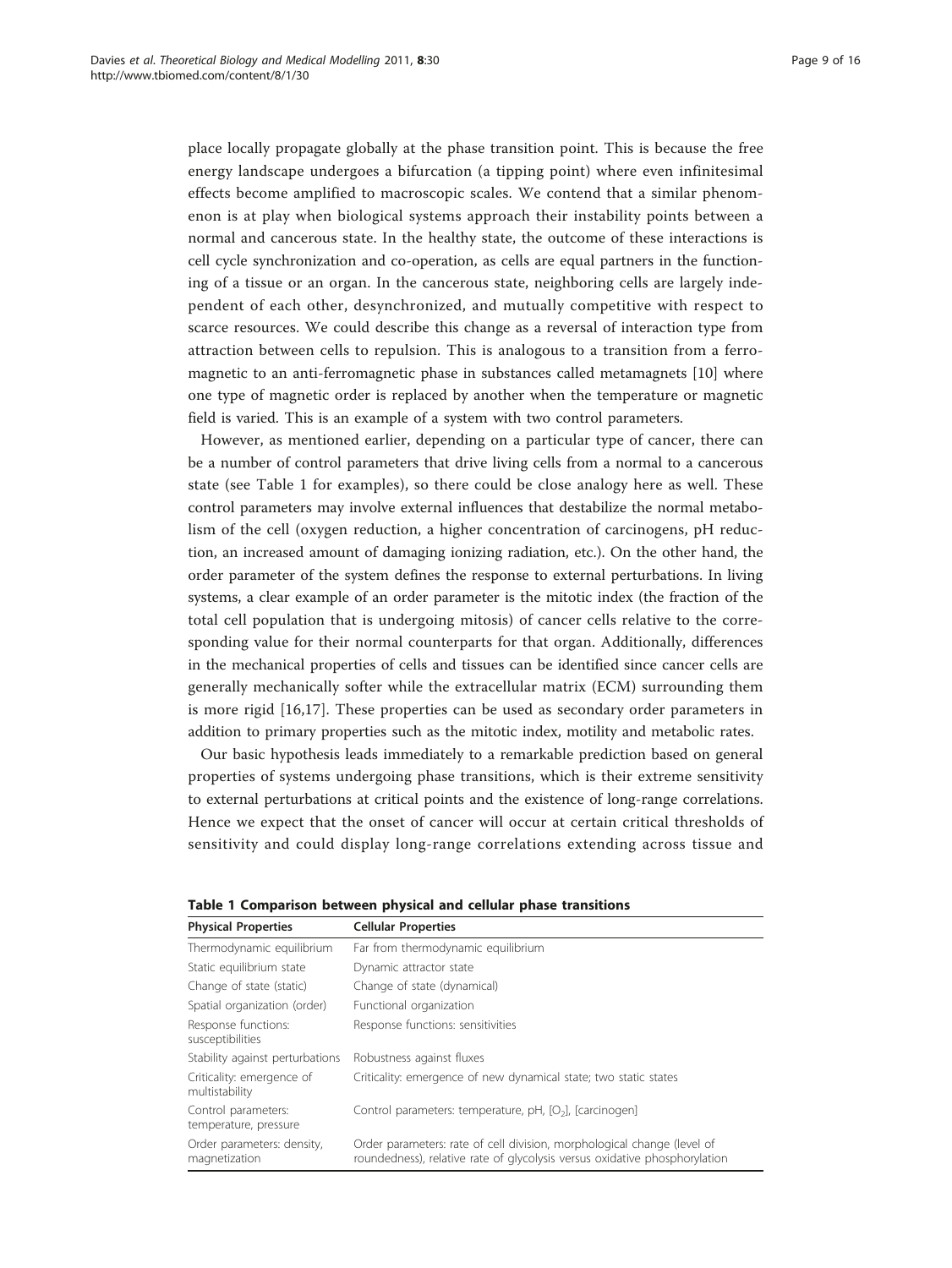perhaps even organism length scales. The range of correlations obviously depends on the type of system studied but is quite distinct from the simple migration of metastatic cells to remote organs, and implies the presence of conditions favorable to the initiation of cancer at multiple locations in the body. Reports of "mysterious" cancer cell inter-communication are part of oncology folklore, but may in fact have a credible experimental basis [31,32]. For example, removing a primary tumor is known to be accompanied in some cases by a surge in metastases. In the bystander effect [33], normal cells adopt the phenotype of cancer cells by their mere presence in the vicinity. These phenomena are readily explicable in terms of an organism-wide phase transition as a tipping point in the stability of the prevailing phenotype. It remains an open question of what is the physical, biochemical or biological mechanism of interaction that supports the hypothesized long-range correlations.

To carry this project forward, and establish our central hypothesis as more than a suggestive analogy, we need to develop a proper mathematical model of cellular phase transitions with predictive power. The ingredients of such a model will be: (a) the specification of a class of macroscopic variables that describe the physiology and state dynamics of a cell as broadly discussed above, (b) a quantitative formalism, for example based on a Landau type free energy expansion, which shows how these order parameters can distinguish between normal and cancer cells, and (c) predictions of how these macroscopic variables can be regulated to influence the transition from a normal state to a malignant state and its potential for reversal.

By way of illustration, Table 2 lists the key metabolic and cellular organizational differences between normal and cancer cells and Figure 2 shows a graphical illustration comparing structural changes in biological and physical systems undergoing phase transitions, namely:

- (a) an ETM phase transition,
- (b) phase transitions between solids, liquids and gases.

Particular importance, in our view, attaches to the differing metabolisms of normal and cancer cells, and we will use it in an example of an order parameter and control parameter set. More than eighty years ago Otto Warburg [6] noted that cancer cells shift their principal mode of energy production from oxidative phosphorylation to glycolysis, with an attendant generation of large amounts of lactate. The transition to a more glycolytic phenotype further suppresses mitochondrial derived apoptotic processes as well as reactive oxygen species (ROS) production. This is not a complete switch and it is not universal, as shown in Table 3 where we have contrasted the effects of both classes of metabolic regulation on the dynamics of ATP production and

Table 2 Metabolic and cellular organization differences between normal and cancer cells [34]

| <b>Properties</b> | Normal Cells                                   | <b>Cancer Cells</b>                   |
|-------------------|------------------------------------------------|---------------------------------------|
| Metabolic         | Oxidative phosphorylation: high entropic state | Glycolysis: low entropy state         |
| Cellular          | High degree of synchrony in cell cycle         | Low degree of synchrony in cell cycle |
| Phenotype         | Homogeneous                                    | Heterogeneous                         |
| Motility          | l ow                                           | High, especially in metastatic cancer |
| Tissue            | High degree of spatial order                   | Spatial disorder                      |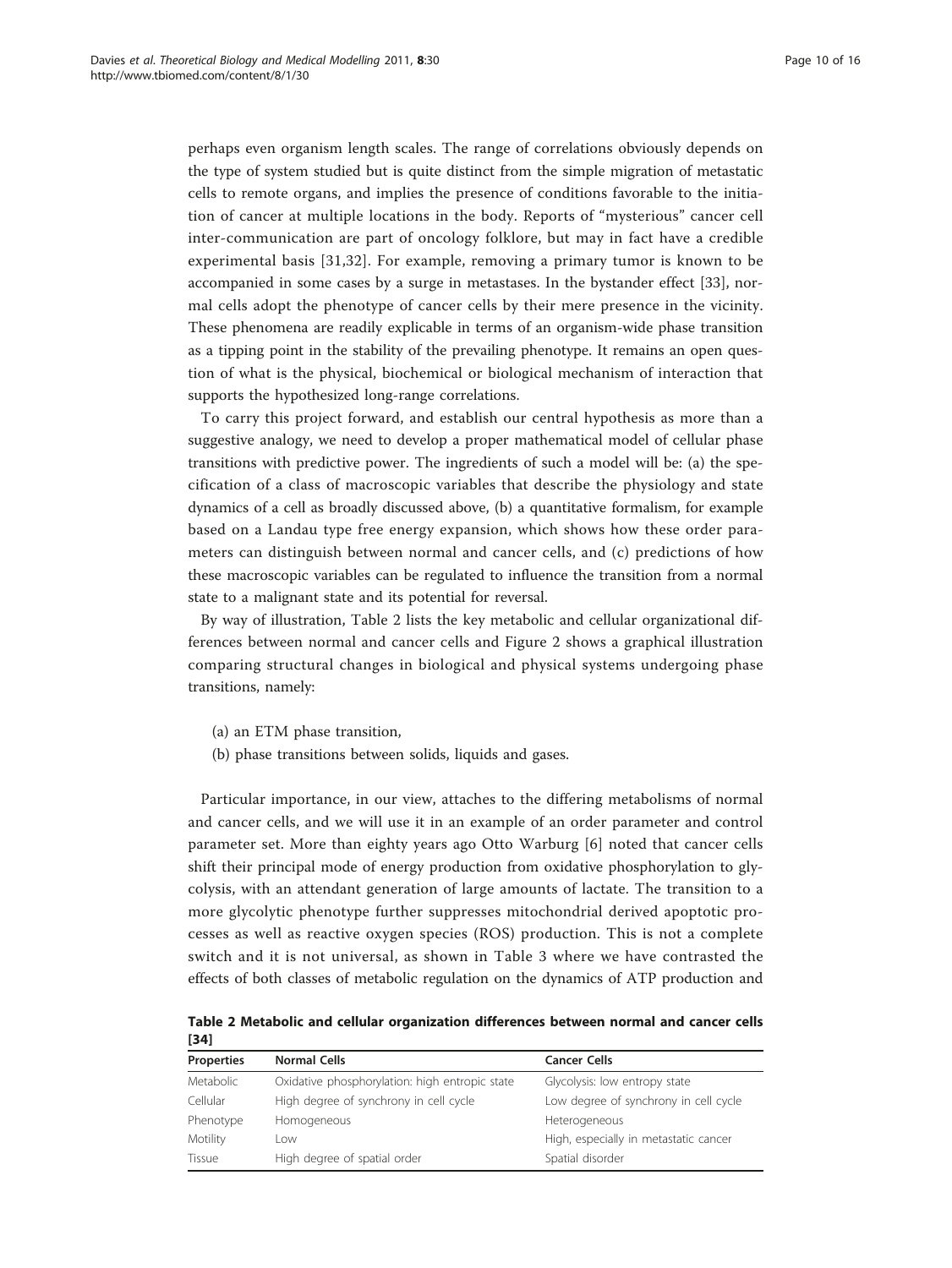

the metabolic functions of the cells. However, it is worth noting that the relative level of glycolysis correlates well with the aggressiveness [34] of the tumor and may thus serve as a quantifiable descriptor for the NTC transition, i.e. an order parameter.

## 3. A simple illustrative model

As proposed above, NTC phase transitions can be thought of as analogous to changes of macroscopic equilibrium states in physical systems. This can be described mathematically as a dependence of the free energy  $F(x)$  as a function of the order parameter x parameterized by a control parameter a.

To illustrate the key ideas, Figure 3 shows the predictions of a toy model. For different values of external control a, the stability "landscape," described by  $F(x)$ , alters its character in an intuitive manner. Curve A shows a system with a single stable equilibrium phase; curve B illustrates the nucleation of a metastable state on the right; curve C has two equally stable states; curve D shows how now the previously metastable state has gained global stability and so will be favored by the system. All these changes are obtained by manipulating only a single (control) parameter  $a$  in the free energy function. These graphs schematically illustrate the concept of a typical phase transition. This quartic polynomial free energy function of the order parameter can be shown to

Table 3 Predominant forms of energy metabolism in various types of tumors [31]

| <b>Tissue of Tumor</b> | Cell Type            | <b>Predominant Energy Metabolism</b> |
|------------------------|----------------------|--------------------------------------|
| <b>Brain</b>           | Glioma               | Glycolysis                           |
| Bone                   | Sarcoma              | Oxidative phosphorylation            |
| Colon                  | Colon adenocarcinoma | Glycolysis                           |
| Lung                   | Lung carcinoma       | Oxidative phosphorylation            |
| Skin                   | Melanoma             | Oxidative phosphorylation            |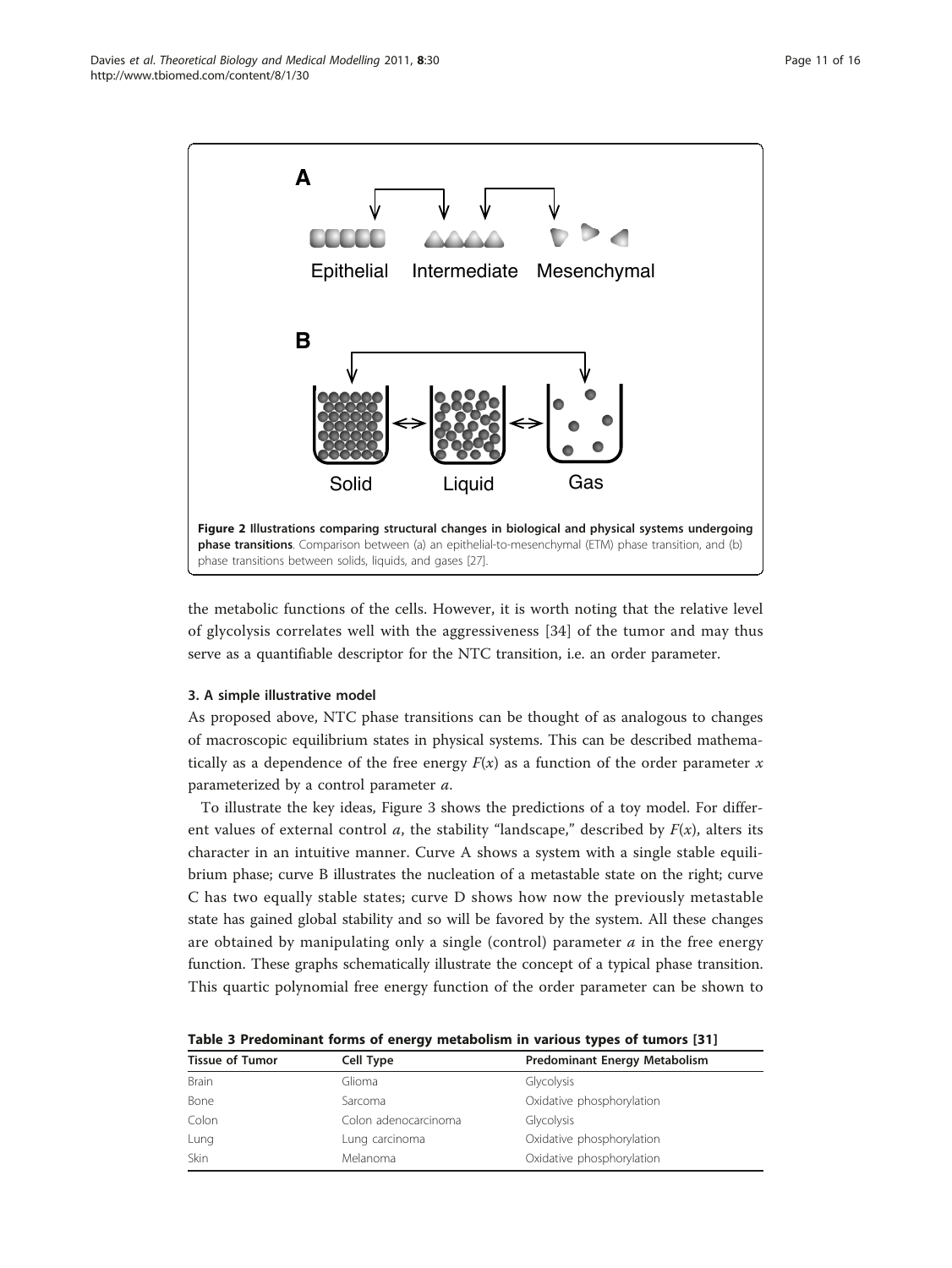

be a generic form describing a large class of first order phase transitions within the Landau approximation [11,35].

Translating the behavior of this simple dynamical phase transition model into the language of cancer, as per our hypothesis, curve A represents normal healthy cells, curve B the onset of the cancer phenotype (at a specific "nucleation" site from which it spreads, like the growth of a bubble of vapor in a liquid above the boiling point), curve C a co-existing mixture of healthy and cancer cells with comparable viability, and curve D the malignant state in which cancer predominates and is favored. The panels graphically suggest that it will become progressively harder to reverse the cancer via intervention as the "free energy landscape" alters as a function of the control parameter. This is due to a potential energy barrier separating the two phenotypes.

It is relatively straightforward to find concrete realizations of this type of thermodynamic theory in the case of cancer cells. Suppose we focus on metabolism and the relative levels of glycolysis versus oxidative phosphorylation in normal and cancer cells [34,36]. Then, a possible choice of a control parameter is oxygen concentration. This will be determined by environmental factors; for example, inside a tumor the cancer cells are often growing in hypoxic conditions due to their distance from the bloodstream. The system's response can be defined by the change of pH; in switching to glycolysis, cells produce lactic acid that will lower the pH from, for example, 7.4 to 6.9. Thus oxygen concentration is a control parameter while pH difference, ΔpH, could play the role of an order parameter: the greater the reduction from the normal pH value the more malignant the cell phenotype is expected to be. According to our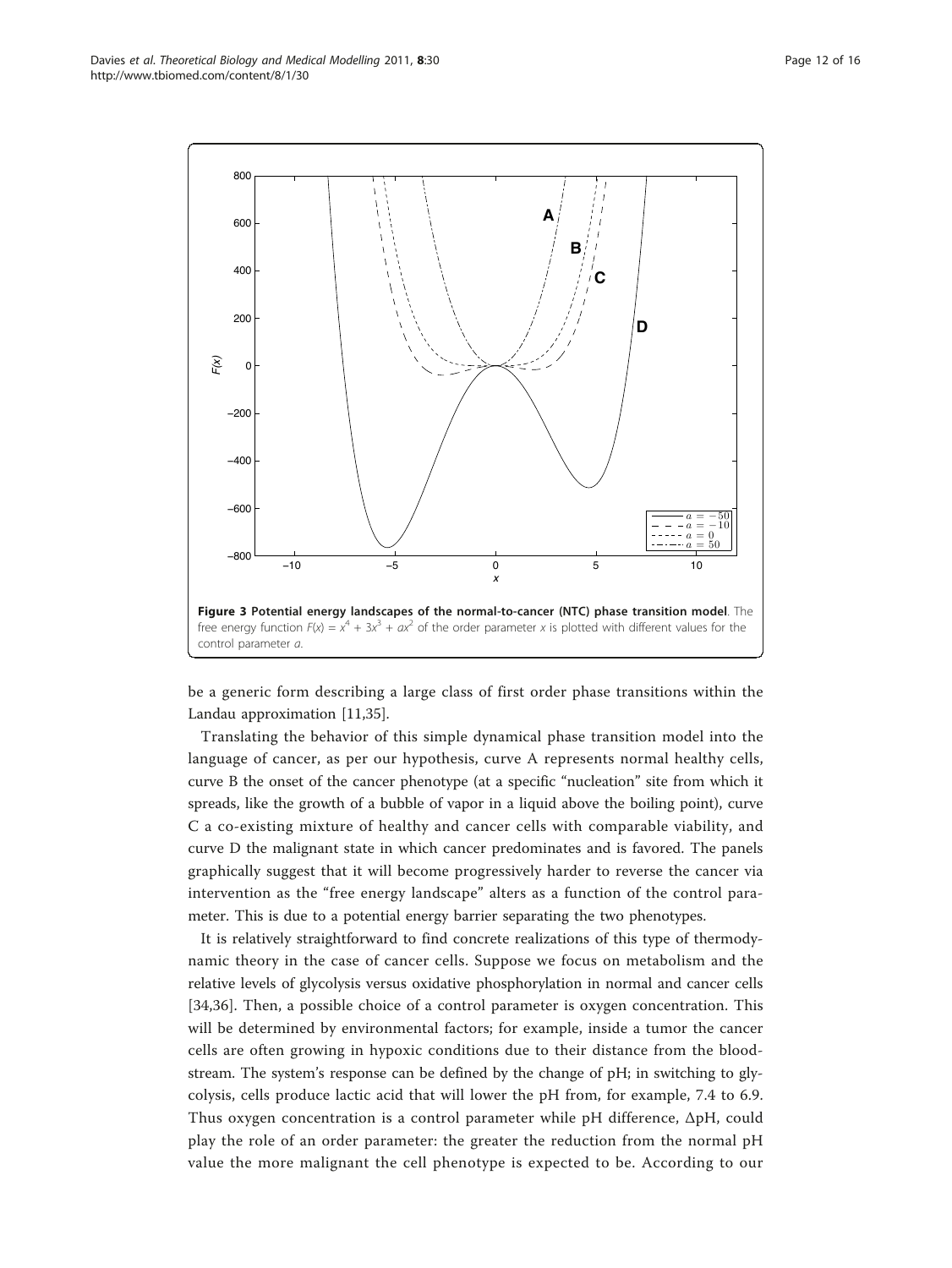hypothesis, a successful intervention aimed at reversing the NTC phase transition demands an increase in the oxygen concentration which would result in an increase in pH, initially (in view of hysteresis) to a level above the normal value of 7.4 to overshoot and return the system well into the stable regime representing the healthy cell metabolism. This could perhaps be achieved by better oxygen delivery and by creating alkaline conditions in the tumor environment which appears to be effective in mouse models [37].

The foregoing simple discussion is in terms of a series of static single-variable (control parameter) pictures. However, cells are dynamical systems with their attendant cell cycle behavior, so in our simple model it is necessary to consider that the order parameter x should be a function of time which adds another dimension to the proposed model. The state of the system may be regarded as a representative point moving on a time-dependent multi-dimensional landscape, the number of dimensions depending on the number of order parameters. A wide class of models exhibit bowl-shaped valleys (bowl-shaped, that is, in two-dimensional landscapes), known as basins of attraction. Once the representative point describing the state of the system enters a basin of attraction, it will be drawn inexorably by the dynamics of the system towards the attractor point–the bottom of the basin–and remain there until forcibly moved out by a large external perturbation, or a major change of the landscape topography as a result of a change in one or more order parameters due to a change in the control parameter imposed by the prevailing environmental conditions. These topics form part of standard dynamical systems theory and we refer the reader to, for example [38] for an in-depth treatment. Here, we only illustrate the concept with a schematic example.

A simple example of a model dynamical system that develops a second basin of attraction occurs when the free energy  $F$  is augmented by a kinetic energy term proportional to  $\left(dx/dt\right)^{2}$ . The system then satisfies a time dependent equation of motion, which can be derived from a minimum action variational principle for the conserved order parameter case [9]:

$$
\frac{d^2x}{dt^2} = -\frac{dF}{dx} \tag{1}
$$

This equation is known as the nonlinear Klein-Gordon equation [39], and has played a prominent role in various dynamical phenomena in physics [9]. Its solutions are shown in Figure 4.

We may use this equation as a model for the competition between the oxidative phosphorylation driven cell cycle and the glycolysis driven cycle. The top left panel (A) shows a trajectory around a stable attractor point corresponding to the healthy phenotype with cell cycle oscillations taking place due to oxidative phosphorylation processes of the Krebs cycle. As the cell cycle becomes increasingly destabilized, the trajectory expands into a larger region of phase space (top right panel, B), until it encounters the second attractor state (cancer phenotype, exhibited by a progressive switch to the glycolytic metabolic pathway) shown in the bottom left panel (C). The bottom right panel (D) shows a trajectory that explores both regions in the phase space, illustrating coexistence of healthy and cancerous phenotypes, where a combination of oxidative phosphorylation and glycolysis is exploited by the cell.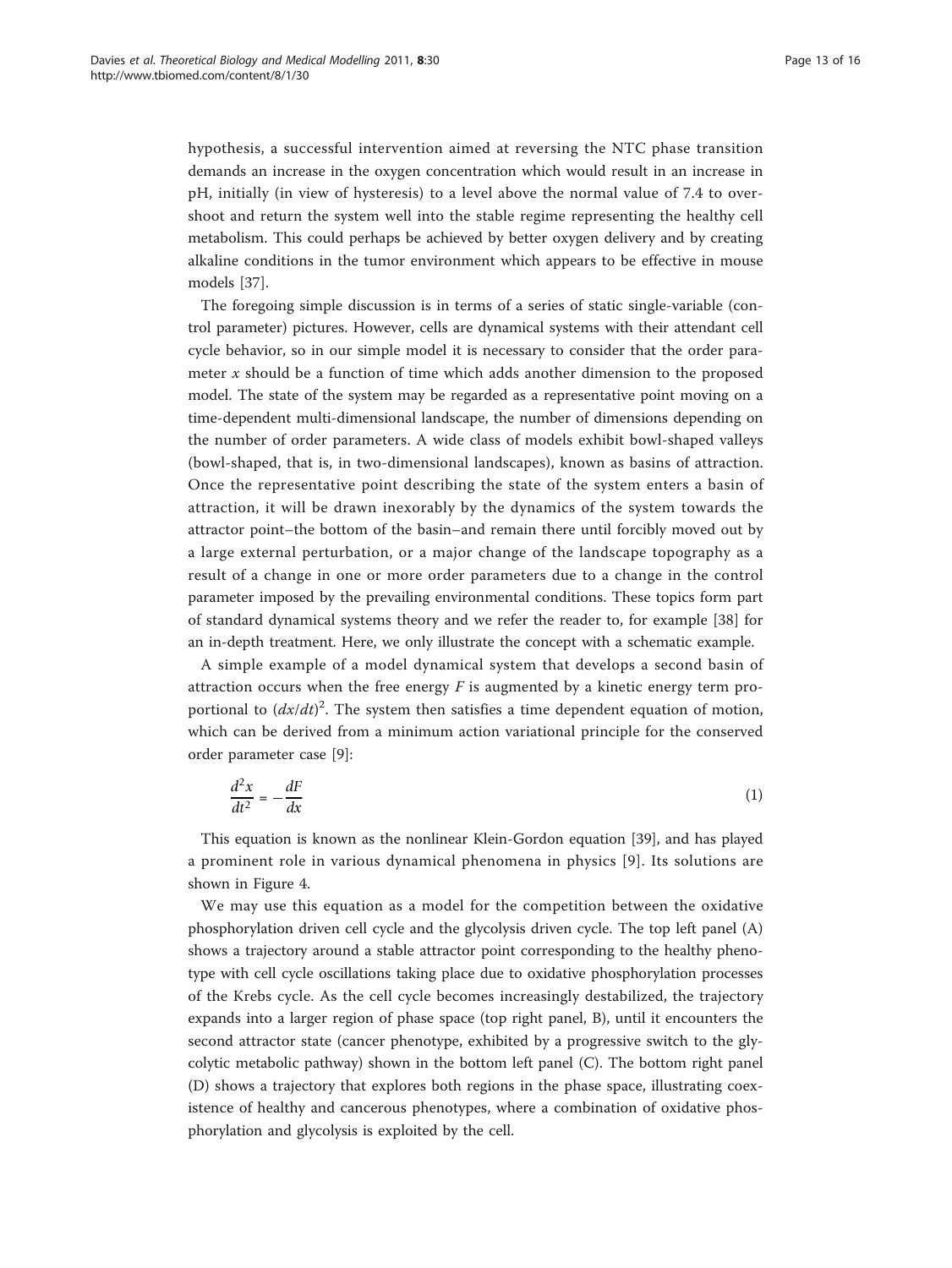Davies et al. Theoretical Biology and Medical Modelling 2011, 8:30 http://www.tbiomed.com/content/8/1/30



# Conclusions

## Implications for cancer therapy

The conceptual arguments and mathematical models we have advanced indicate that cancer can be viewed as a dynamical first order phase transition. This new perspective points up certain features that are often ignored in therapeutic approaches. In terms of therapeutic insights that may be gained from the application of the concept of a phase transition, the long-range correlation effect, which is a characteristic property of systems undergoing phase transitions suggests that a truly successful therapy would require a global change of conditions disfavoring the cancer phenotype and not simply a local excision or destruction of cancer cells in their micro-environment. The thermodynamic model of cancer developed in this paper suggests a shift in therapeutic strategy away from radiation and chemotherapy towards novel types of interventions that still need to be identified and tested based on the existence of control parameters and order parameters introduced here. For example, metabolic interventions involving caloric restriction, nutritional supplements and vitamins (as anti-oxidants), physical exercise or indeed metabolic modulators that activate mitochondrial enzymes and/or inhibit glycolytic pathways [40,41], increase pH [42] should aid in cancer prevention [21]. Conversely, improper nutrition and reduced blood supply may result in the entrenchment of the cancer phenotype due to the promotion of anaerobic metabolism. Mechanical stress due to injury causes a stimulus for cell motility from the injury area and leads to inflammation, thus favoring tumor growth. Hence, anti-inflammatory strategies with such simple preventative measures as low daily doses of aspirin could be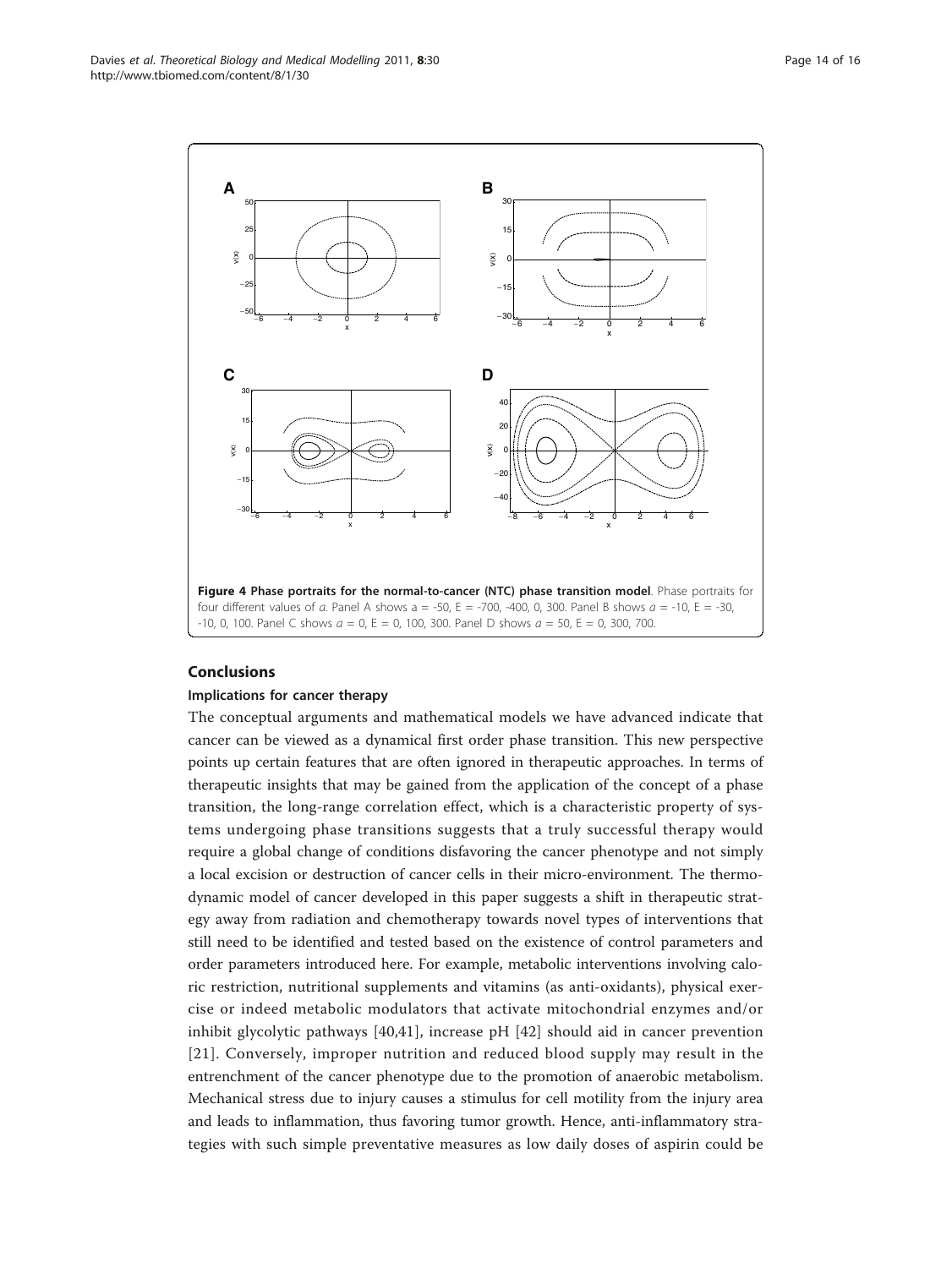very effective. Damage due to radiation and free radicals creates free radical concentrations that interact with DNA leading to mutations [43], some of which may be dysregulating signaling pathways. While temperature alone may not be sufficient [44] to reverse tumor stability, it may in some cases be an associated control parameter that can augment traditional therapies. Obviously, most of these conclusions can be arrived at based on empirical information available in the literature. However, an integrated approach using a phase transition model may, over time, provide a rational quantitative basis for both prevention and therapy of cancer. While the idea of phase transitions playing a role in living systems is not new [45], and has been recently applied to the modeling of tumor growth [22,46], we believe that its application to the initiation and progression of cancer at a cellular level is novel, and offers a promising approach to the understanding, prevention and control of cancer.

#### Acknowledgements

This article arose from the discussions during the Workshop on the Mechanics of Cancer Cells and Their Microenvironment held in Tempe, AZ, in February 2010. The authors are grateful to the sponsors of the Workshop, especially The National Cancer Institute via NIH grant U54 CA143682, which also partially supports the work of PCWD. It is of equal importance to acknowledge the enormous catalyzing influence of the Workshop's participants, in particular Drs. D. Coffey, T. Tlsty, and S. Kumar. In addition, JAT gratefully acknowledges research support from NSERC (Canada), the Alberta Cancer Foundation, the Allard Foundation and Alberta Advanced Education and Technology. JAT acknowledges Dr. Abdorreza Samarbakhsh for his assistance in the preparation of figures.

#### Author details

<sup>1</sup>Beyond Center for Fundamental Concepts in Science, Arizona State University, P.O. Box 871504, Tempe, AZ, 85287-1504, USA. <sup>2</sup>Department of Organismic and Evolutionary Biology, Harvard University, Cambridge, MA, USA. <sup>3</sup>Max Planck Institute for Molecular Genetics, Berlin, Germany. <sup>4</sup>Department of Experimental Oncology, Cross Cancer Institute, Cross Cancer Institute, 11560 University Avenue, Edmonton, AB, T6G 1Z2, Canada. <sup>5</sup>Department of Physics, University of Alberta, Edmonton, AB, T6G 2G7, Canada.

#### Authors' contributions

PCWD, LD and JAT participated in numerous discussions leading to the development of the idea, jointly wrote the manuscript and edited the final version of the paper. All authors read and approved the final manuscript.

#### Competing interests

The authors declare that they have no competing interests.

#### Received: 25 March 2011 Accepted: 25 August 2011 Published: 25 August 2011

#### References

- 1. Weinberg RA: The Biology of Cancer New York: Garland Science; 2007.
- 2. Smith A-S: Physics challenged by cells. Nature Physics 2010, 6:726-729.
- Molecular Biology of the Cell. 3 edition. New York: Garland Pub; 1994.
- 4. Fearon ER, Vogelstein B: A genetic model for colorectal tumorigenesis. Cell 1990, 61:759-767.
- Nunney L: Lineage selection and the evolution of multistage carcinogenesis. Proc Biol Sci 1999, 266:493-498.
- 6. Warburg O, Posener E, Negelein E: Uber den Stoffwechsel der Carcinomzelle. Biochem Z 1924, 152:309-344.
- 7. Gatenby RA, Gillies RJ: Why do cancers have high aerobic glycolysis? Nat Rev Cancer 2004, 4:891-899.
- 8. Vander Heiden MG, Cantley LC, Thompson CB: Understanding the Warburg effect: the metabolic requirements of cell proliferation. Science 2009, 324:1029-1033.
- 9. Ma S: Modern Theory of Critical Phenomena Reading, Mass: W. A. Benjamin, Advanced Book Program; 1976.
- 10. Anderson PW: Basic Notions of Condensed Matter Physics Menlo Park, Calif: Benjamin/Cummings Pub. Co., Advanced Book Program; 1984.
- 11. Landau LD, Landau LD: Statistical Physics London: Pergamon Press; 1958.
- 12. Haken H: Synergetics: An Introduction: Nonequilibrium Phase Transitions and Self-Organization in Physics, Chemistry, and Biology. 2 edition. Berlin: Springer-Verlag; 1978.
- 13. Prigogine I: From Being to Becoming: Time and Complexity in the Physical Sciences San Francisco: W. H. Freeman; 1980.
- 14. Nicolis G: Self-Organization in Nonequilibrium Systems: From Dissipative Structures to Order Through Fluctuations New York: Wiley; 1977.
- 15. Klevecz RR, Li CM, Marcus I, Frankel PH: Collective behavior in gene regulation: the cell is an oscillator, the cell cycle a developmental process. FEBS J 2008, 275:2372-2384.
- 16. Kumar S, Weaver VM: Mechanics, malignancy, and metastasis: the force journey of a tumor cell. Cancer Metastasis Rev 2009, 28:113-127.
- 17. Ulrich TA, de Juan Pardo EM, Kumar S: The mechanical rigidity of the extracellular matrix regulates the structure, motility, and proliferation of glioma cells. Cancer Res 2009, 69:4167-4174.